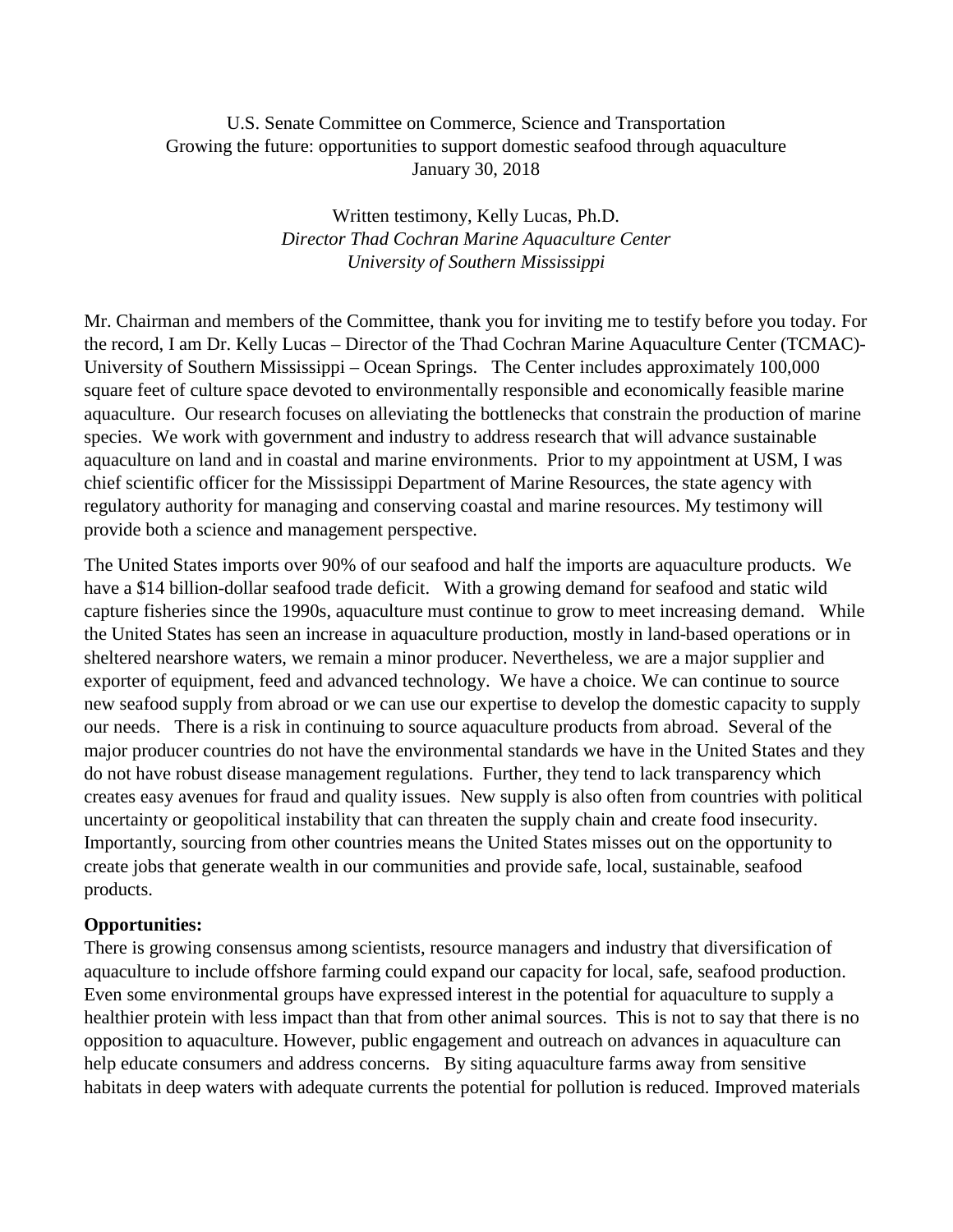for containment and remote sensing technology has decreased the likelihood of fish escapement. Remotely controlled feeding and observation systems have helped create a mechanism for reducing over-feeding and improved feeds have reduced the reliance on forage fish.

The economic success of sustainable commercial operations abroad and in Hawaii, Maine and New Hampshire have created a renewed optimism for offshore commercial development. Coastal communities are recognizing that aquaculture presents a sustainable business alternative. These communities have the infrastructure such as boats, processing plants, seafood markets and working waterfronts to help support operations and aquaculture can consistently supply products to keep these businesses operating. Other businesses, such a feed suppliers, equipment companies and repair shops also grow in these communities. Several offshore aquaculture operations use advanced remote sensing, unmanned systems and artificial intelligence. This sector of the blue economy would also expand to meet industry needs.

Businesses need regulatory certainty to reduce the risk of investment. Regulatory uncertainty has been widely mentioned as a major barrier to offshore aquaculture. The Gulf of Mexico Fishery Management Plan for Aquaculture in the Gulf of Mexico (Gulf Rule) published in January of 2016. The plan established a regional permitting process to manage offshore aquaculture in an environmentally sustainable manner and NOAA worked with federal permitting agencies to create a coordinated permit process. The estimated cost for engineering, siting and environmental assessment to permit a commercial structure under the Gulf rule has been estimated at \$1 million dollars. However, investors expressed concerns regarding the time, actual cost and uncertainty of permit approval. Additional industry concerns of the Gulf Rule relate to permit duration, size of restricted zones around permitted areas and community acceptance. The day the Gulf Rule was announced several groups filed a lawsuit challenging NOAA's authority for permitting aquaculture under the 2007 Magnuson-Stevens Act. There is a concern that the Magnuson-Stevens Act is not the right tool to regulate aquaculture. Offshore aquaculture legislation could provide more certainty for permitting and management of aquaculture operations.

Opportunities also exist for the growth of land-based and near-shore aquaculture. Land-based aquaculture in recirculating closed loop systems is advantageous for numerous reasons. Land-based, recirculating systems provide a controlled environment that allows year round production, increased biosecurity that reduces the occurrence and spread of disease, and the capability for reusing and recycling water to decrease the waste and increase sustainability. Because such systems are selfcontained and decoupled from a water source, they can be located almost anywhere near the markets they serve where they create local jobs and supply safe, fresh, local, seafood for consumers. Near-shore aquaculture in the United States also has been increasing. Shellfish aquaculture has expanded into new geographic areas and production has increased significantly along coastal shorelines. Seaweed aquaculture has been increasing in several regions of the United States. Growth of near-shore finfish operations also has occurred in regions with nearshore water-depths sufficient to support the structures. Diversification of seafood products through systems, species and location will help build a more resilient industry and will help increase production to meet demand.